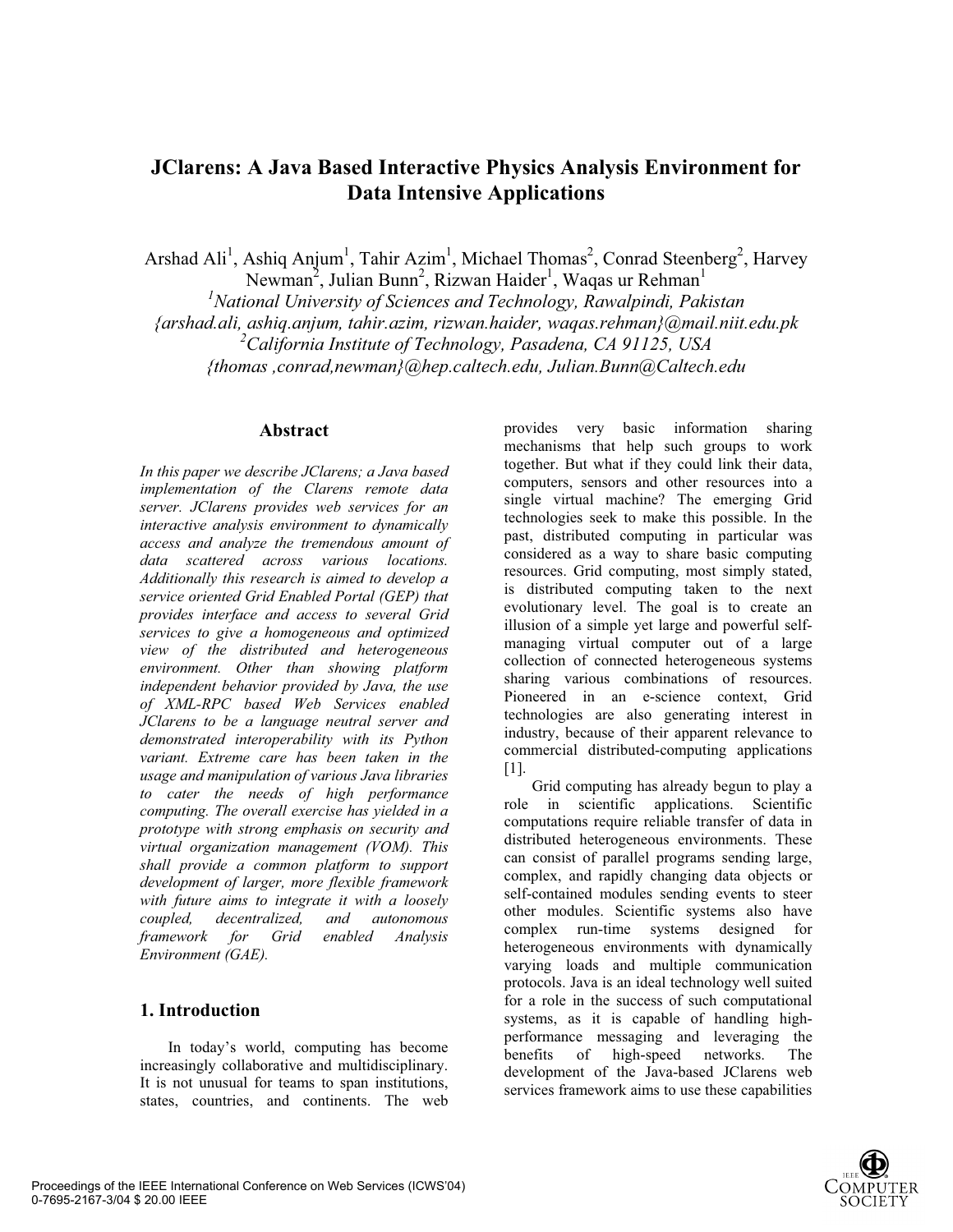of Java to create an interactive analysis environment for data intensive applications.

## **1.1. Grid Analysis Environment**

The initial uses of the Grid have been in areas of batch production processing and simulation. An additional area of Grid work, interactive analysis, is now under way. Current analysis tools require the user to run tasks on a single machine on data accessible to that machine. The dream of interactive analysis on the Grid is that the user, with the push of a button, might move a job from a single node to a distributed environment, access more power and more data, and do it all seamlessly, so that his work is no harder on the Grid than it was on a single machine. Figure 1 describes the visual flow of the services within one such analysis environment being developed at Caltech: the Grid Analysis Environment (GAE) [2].

The GAE focuses on the construction of such infrastructure that allows scientists to interactively perform analysis and steer the execution of various jobs and tasks during the analysis process. Under the hood, it is not as easy to run interactive analysis on the Grid as it is on a single machine. The same data may be replicated in many locations, competition for resources is much more complex, the number of higher-priority tasks than ones own is not automatically known, and therefore the best choice of how and where to execute a task is hard to determine. For these reasons, new forms of Grid services that are able to make reasonable choices among a range of possible job-execution strategies, autonomously or interactively, are needed. Decisions made by these services will be based on a more complete range of information about the Grid's current and future state, and may integrate user-Grid information exchanges as part of the decision process.

The Java based JClarens is part of the larger GAE architecture and provides a portal interface to a general collection of Grid services, along with a more specific collection of anlaysis services. Furthermore, this infrastructure offers its services to a variety of clients that include the traditonal desktop GUI, command line tools, all the way down to clients running on resourcelimited handheld devices.

JClarens is being developed as a Java-based version of the Clarens Grid-enabled web services framework. Clarens is designed to provide a framework that allows new Web services to be registered and deployed with ease in a Wide Area Network (WAN). It aims to provide powerful Virtual Organization (VO) management, while maintaining architectural simplicity. Clarens is envisioned to act as the "backbone" within the GAE, and will host the VO and lookup services. In addition, Clarens interfaces can be developed easily for various Grid components to allow them to act as web services in a WAN, using the authentication and VO capabilities of Clarens. In this way, Clarens can provide wrappers for various Grid components to act as Web services, and provide interoperability between these components.

JClarens is being developed keeping the same objectives and design principles in mind. A modular, object-oriented design has been developed for JClarens, which allows new services to be added with ease. The VO, authentication and lookup services of JClarens are described in Section 2. JClarens and the original Python based Clarens will act as complementary, interoperable Grid service hosts. Depending on the platform on which a particular Grid component is based, an interface for it can be provided either with the Python or the Java based Clarens, allowing it to act as an interoperable Web service over a wide area network. JClarens, in particular, will act as a very suitable and convenient platform for hosting Java-based Grid software (such as Sphinx and MonALISA) as Web services.

Thus, unlike most other particle physics projects, JClarens does not focus on developing Grid-enabled physics applications or services. Instead, JClarens is meant to act as a server capable of hosting all these services in a Grid environment, and exposing their functionality through simplified programmatic interfaces. This enables the development of simpler, lightweight clients capable of carrying out complex, interactive analysis activities on the Grid.

In this paper, we present a Java based infrastructure for High Performance computing to facilitate the remote analysis of data generated by Compact Muon Solenoid Dectector (CMS) [3]. This enables physicists at the European Organization for Nuclear Research (CERN) [4] and users at remote sites to execute jobs, manipulate data and files, and use components of the computational Grid through a Web interface.

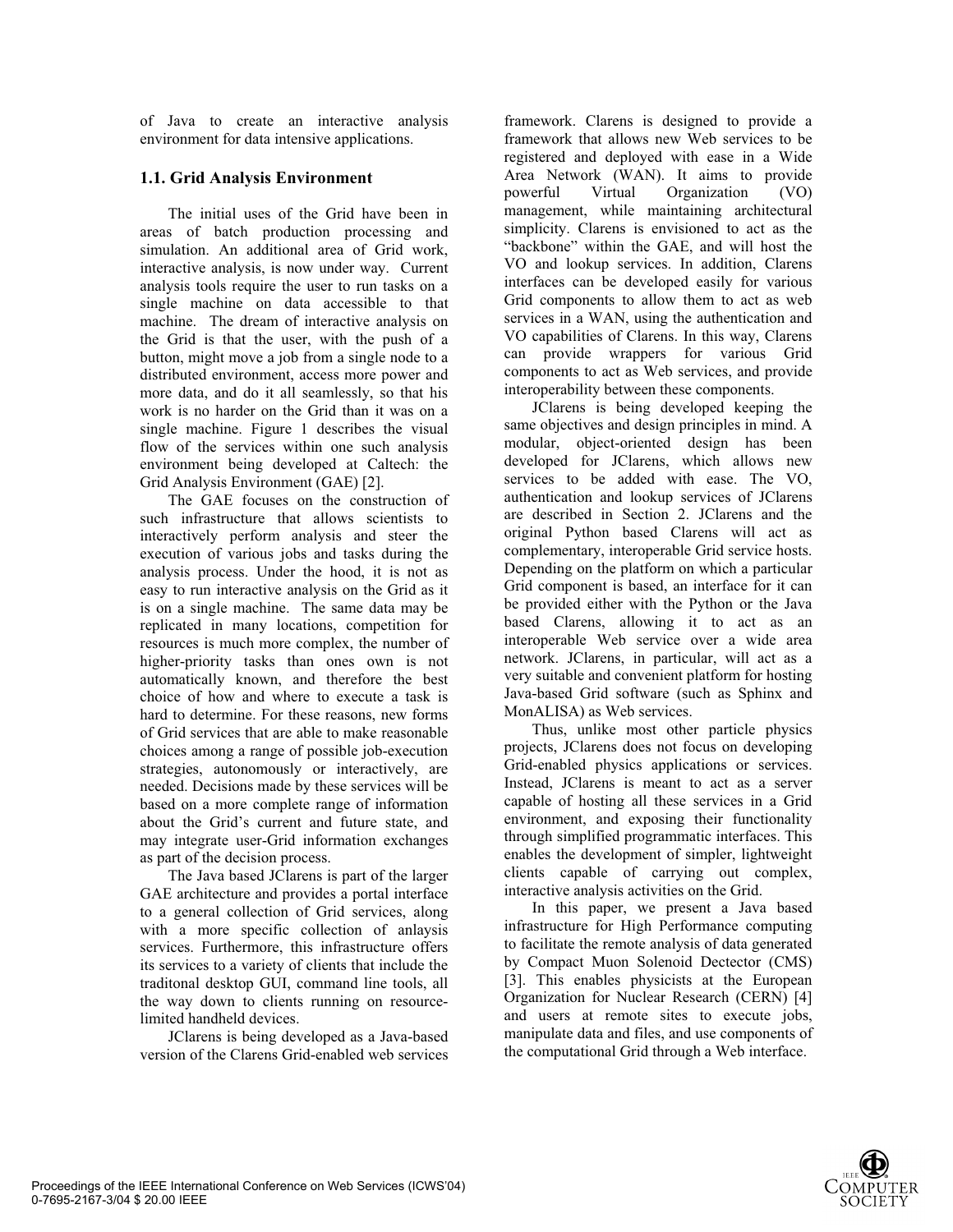

**Figure 1. Interaction of different services in GAE** 

## **2. Architecture**

As stated earlier, the Java based JClarens acts as a web service portal, a single access point to various Grid services, network resources and other scientific applications. As a result, JClarens is implemented following a layered architecture in order to achieve greater scalability and save development time. Open source tools have been used to make it robust and widely acceptable. Technologies like Apache Axis [5], Apache JetSpeed [6], Apache Tomcat [7], Grid Security Infrastructure (GSI) [8], and MySQL [9] are used in developing its architecture, which is depicted in Figure 2. Grid computing has been merged into portal computing to fulfill some specific requirements. Its portal behavior hides the complexities of Grid technologies from the user and presents simplified, intuitive interfaces for harnessing the power of the underlying resources. This architecture helps in focusing on maintaining the services rather than allocating resources to users in a complex way. Apache JetSpeed was used in JClarens to give portal behavior and graphical interface to this application. JetSpeed was also integrated with Tomcat to provide the desired functionality.

The following subsections are devoted to the description of various features and services that have been developed as part of JClarens.

## **2.1. Security**

Security holds a supreme importance when resources or services are made publicly available. In addition, the Grid is a place that is concerned with sharing and coordination of diverse kind of resources in distributed "virtual organizations" [10]. Moreover, the user will be accessing heterogeneous resources; in that case it will be cumbersome to supply a password again and again before using different resources.

Therefore, single sign-on along with security has been desired in order to allow the user to authenticate once, irrespective of the number of resources one needs to access. Hence, the challenge of building a secure Java based JClarens is to define an architecture that allows the integration of such security mechanism without compromising security and integrity of other computational resources. To match the desired requirements and extensively address these security issues, Grid Security Infrastructure (GSI) was adopted as a perfect candidate. The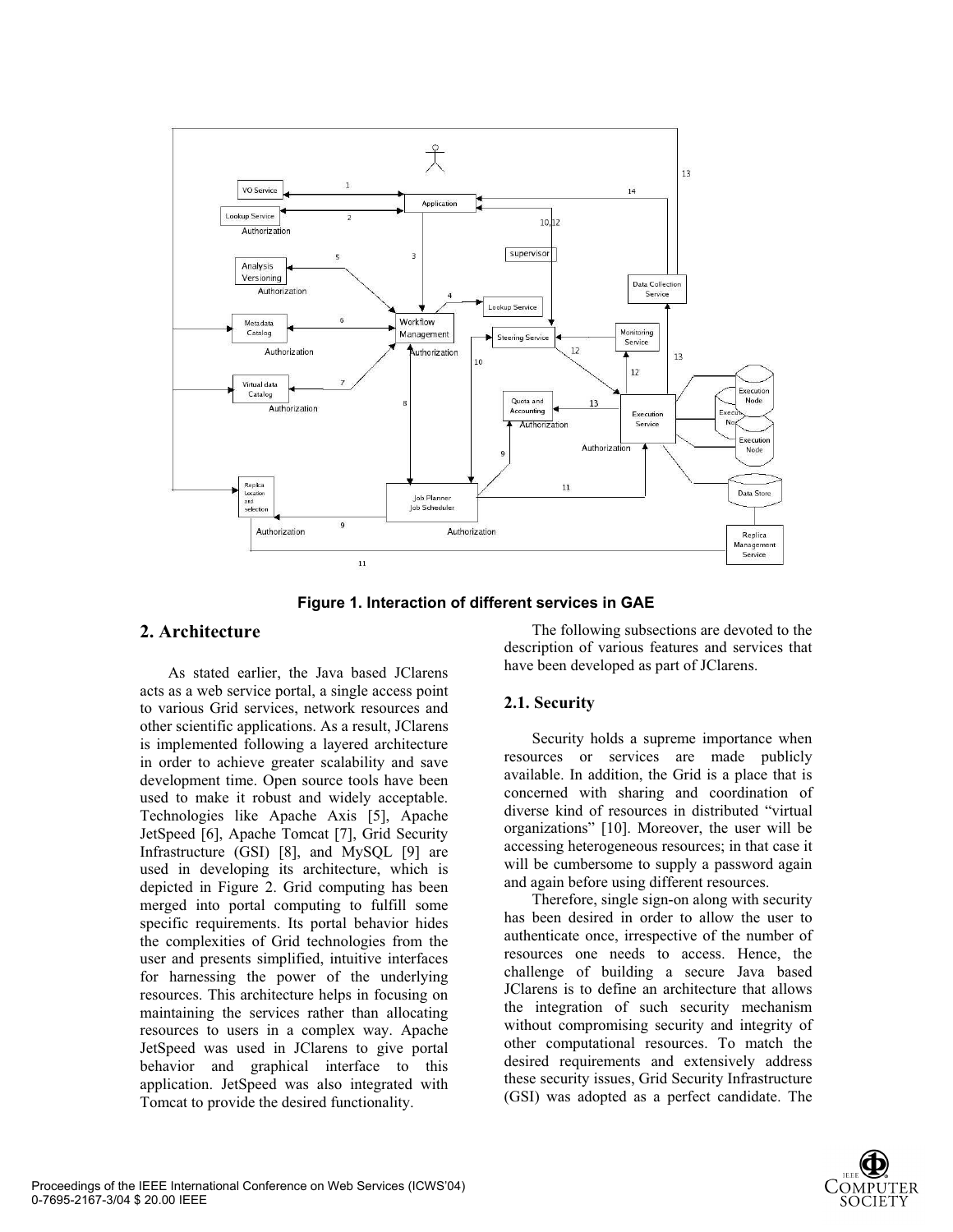service enables easy coordination of multiple resources, authenticating users once and letting them perform multiple actions without reauthentication. Once authenticated by GSI, the client is able to access other resources or services.

### **2.2. Authentication**

The authentication procedure is initiated by invoking the RPC method system.auth() with username and password as part of the HTTP Basic Authentication header. The server responds with a list of:

- I. Its certificate,
- II. The server session ID encrypted using the user's public key, and
- III. The client session ID encrypted using the server's private key.

This ensures that only some one in possession of the client's private key can discover the server session ID, and also that the server is in possession of a private key matching the certificate sent as (I) above. Once the certificate and session ID exchange is complete, both the client and server certificates can be verified against the publicly available CA certificate chain, verifying that each is who they claim they are.

### **2.3. Authorization**

The system module implements fine-grained access control of all methods that are available on the server through a set of access control lists (ACLs). This is done by organizing users, uniquely identified by their distinguished names (DNs), into a hierarchical virtual organization (VOs) of groups and subgroups.



**Figure 2. Architecture Diagram of JClarens** 

#### **2.4. Services**

A set of services that has been developed for JClarens for carrying out tasks such as Virtual Organization (VO) management, job submission, proxy credential storage, file transfer and service lookup etc. is described below:

**2.4.1. Virtual Organization Group Management.** VO Group Management is a mechanism provided by JClarens facilitating the distributed authorization management while maintaining individual preservation of individual identity and Grid identity, established by the user's home institute/organization. Groups are defined based on certificates issued by a Certifying Authority (CA) as shown in Figure 3. Later, at a Grid site, these groups are mapped to users on the local system via a gridmap file, which is similar to ACL. A detailed description of VO management in Clarens and JClarens is given in [11]

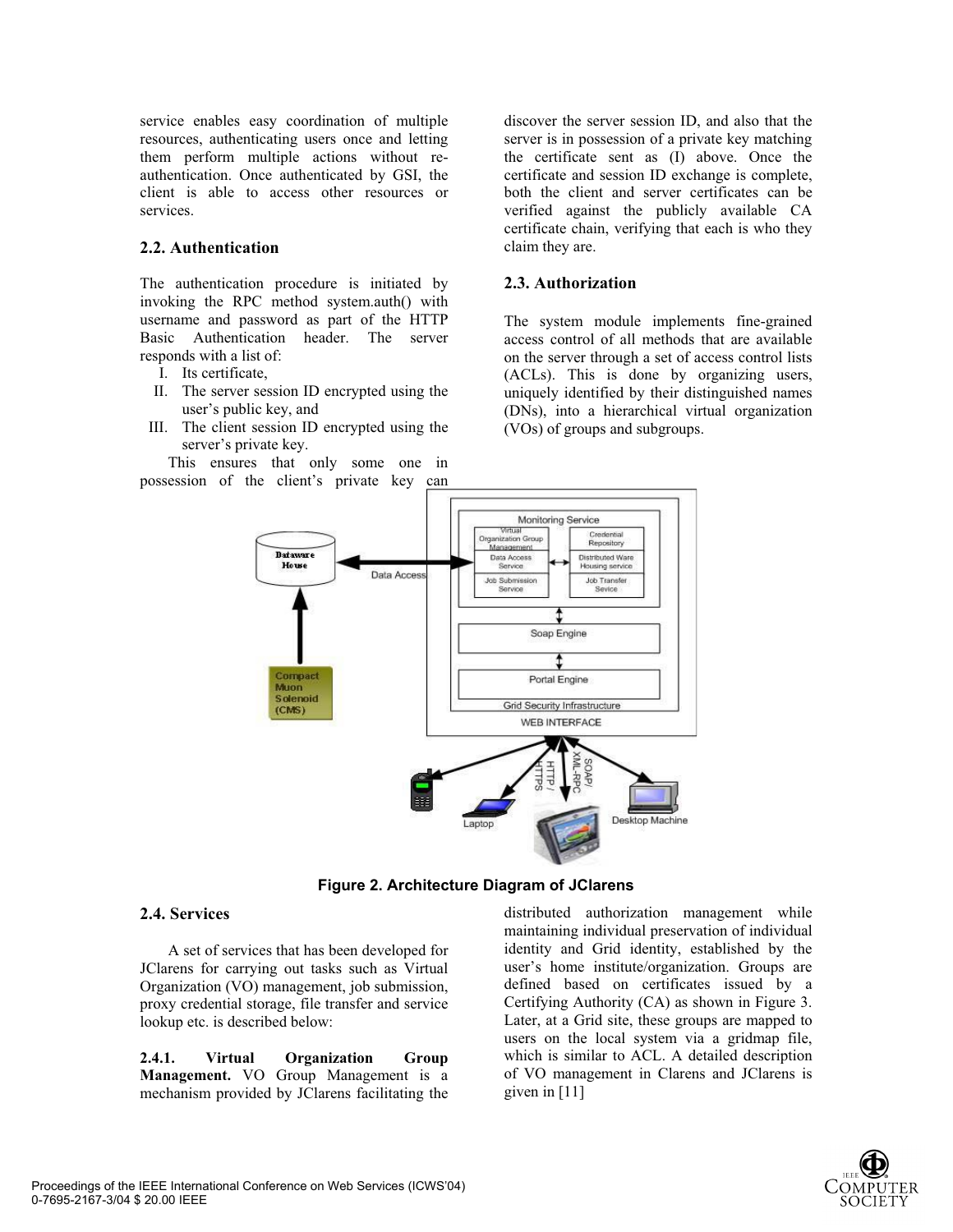**2.4.2. Credential Repository.** A Credential Repository service, similar to MyProxy, has been developed to serve this purpose. MyProxy has itself not been used in order to remove dependencies on Globus and other components, that MyProxy requires. A MySQL based repository has been established to manage the credentials.



#### **Figure 3. Virtual Organization Architecture**

**2.4.3. File Access.** The file access service provides programmatic access to files in a similar manner as FTP but provides access to files controlled via a set of access control lists. Methods are provided to browse the file system, download files, get file sizes, search within files, get modification information, and obtain md5 hash values of files to ensure integrity.

**2.4.4. Monitoring Service.** Grid-based data analysis requires information and coordination among services and computational resources. There will be differences in the computational, storage and memory capabilities of computers across the Grid. A monitoring service will therefore be required to provide information about the best available resources for job execution. Additionally, the monitoring service will be used to provide information regarding the status of executing jobs. Currently, a monitoring service for JClarens based on MonALISA [12] is in the development stages.

**2.4.5. Lookup Service.** A lookup service has been implemented that allows Clarens servers to look up services from other Clarens servers. This ensures that one server going down at any time does not cause the whole system to crash. It also makes sure that certain crucial services (available in all Clarens servers) are always up.

Currently the lookup service is centralized, which means that if the central registry database goes down, then the lookup service will also fail. However, a decentralized peer-to-peer architecture is now being implemented, which will ensure a greater degree of fault tolerance.

## **3. Interoperability**

One of the biggest challenges was to develop a Java based server that can also interoperate with the existing python-based Clarens implementation. This was required so that the Python and Java implementations can offer a complementary set of services (Sphinx scheduling in JClarens, POOL persistency [13] in PClarens), and servers written in the two languages can then interoperate with each other. This was also required so that clients can communicate with both the implementations without changes in their source code.

Java facilitated us in accomplishing this requirement since it does not depend on different platforms or operating systems. Moreover, a Java based XML-RPC library offers an opportunity to extend the foundation of network-centric development environment in a structured way. The new infrastructure was implemented successfully providing the required interoperability with the existing Python based server implementation.



## **Figure 4: JClarens Interoperability**

## **4. Comparisons and Evaluations**

Given the wide variety of problems to be solved, finding the right language that solves the widest possible variety of programming chores was a task of paramount importance.

Our research has shown that for this particular type of application, Java provides maximum efficiency and programming support. A shorter development time and powerful Web programming features make Java ideally suited

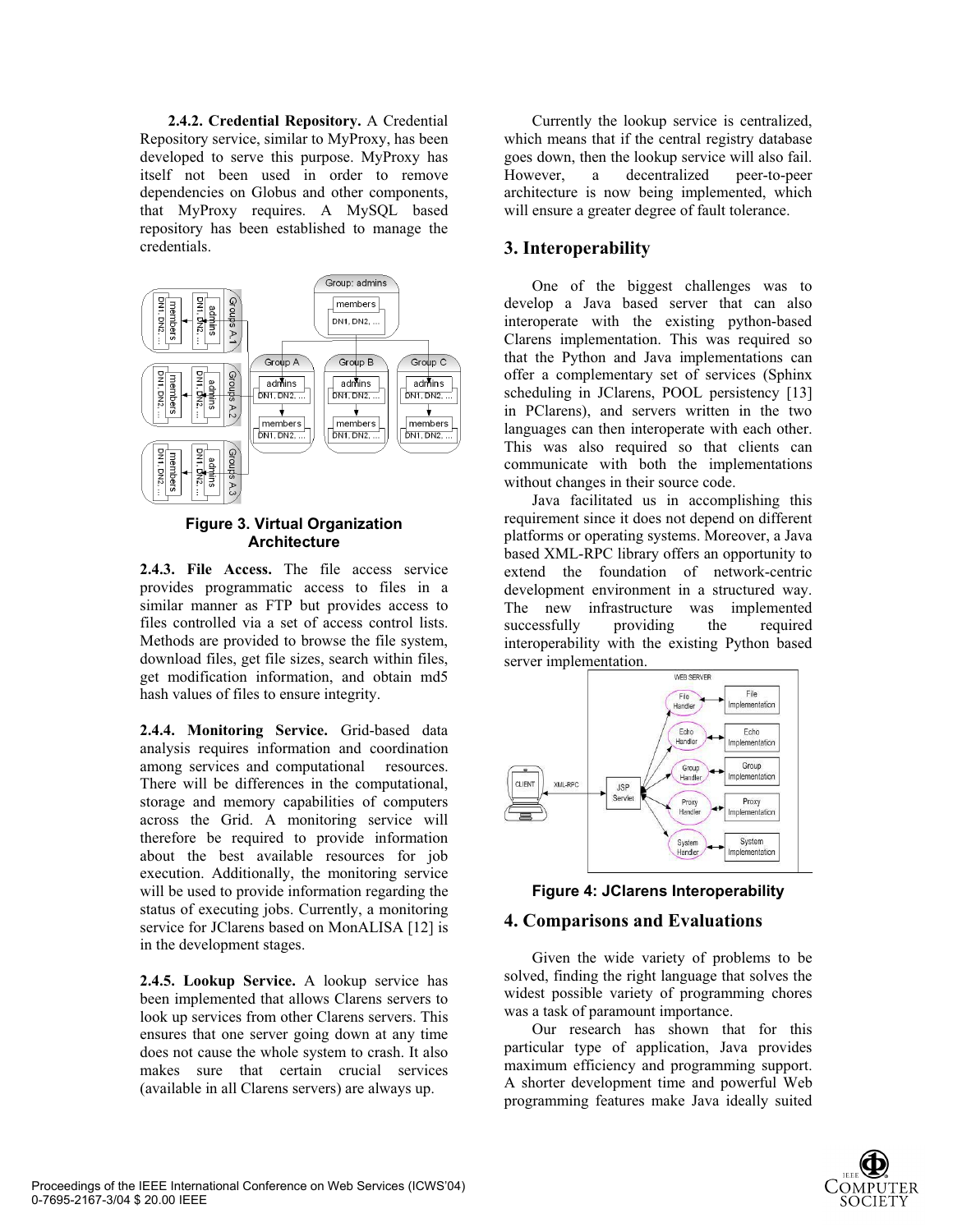for programming this type of software. Additionally Java tools tend to appear first in certain areas of active research, such as XML and Web services.

We have performed various tests to check the efficiency of the newly developed JClarens. All the times are an average of 3 executions. Table 1 shows the result between Python and Java. These tests all include the startup time for the JVM. If we focus on the time spent running the benchmark, we can deduct about a second from the Java scores (and almost nothing for Python). This is particularly relevant for the 'no', 'speed' and 'native' benchmarks.

**Table 1. Time Comparison between Java and Python** 

|                | Python(s) | Java 1.4<br>(s) |
|----------------|-----------|-----------------|
| Console        | 22.93     | 33.58           |
| Hash           | 34.84     | 6.35            |
| Io             | 33.16     | 3.68            |
| List           | 31.05     | 2.71            |
| N <sub>0</sub> | 0.12      | 0.86            |
| Speed          | 31.81     | 1.18            |
| Native         | 33.97     | 1.4             |

## **4.1 Echo Performance**

Echo test is a simple mechanism of testing the availability of the server. It accepts any basic type (int, double, string) and returns what we provide in the input. The call made was through a Java client. It first called a Java implementation of the server (JClarens), after which it called the Python-based implementation (PClarens). In each case, five hundred XML-RPC calls to the server were made.

#### **Table 2. Echo Performance**

| Test Name                  | JClarens | PClarens |
|----------------------------|----------|----------|
| <b>TestEchoPerformance</b> |          | 7.92.    |

Table 2 clearly shows that the Java based implementation of the Clarens server was more efficient than the Python based implementation, as JClarens took 3.1 s to respond to 500 calls, whereas PClarens took almost 8 s.

Several other test were performed in order to measure the efficiency between the Python based PClarens and Java based JClarens. Table 4, Figure 5, Table 5 and Figure 6 show the output of various tests.

From the outcome, it is clear that the Java based version works faster for most of the tests. However, in certain important tests it is slower as compared to the Python version. In particular, the file transfer method (file.read) in PClarens is several times faster than in JClarens. Since file transfer is one of the most important features offered by Clarens, some work definitely has to be done to improve the performance of this method.

| Method Name        | <b>JC</b> larens<br>(sec) | Pelarens<br>(sec) |
|--------------------|---------------------------|-------------------|
| echo.echo          | 0.03                      | 0.037             |
| group.add admins   | 0.184                     | 0.192             |
| group.add users    | 0.127                     | 0.209             |
| group.admins       | 0.164                     | 0.203             |
| group.users        | 0.137                     | 0.192             |
| group.delete       | 0.129                     | 0.181             |
| group.delete users | 0.13                      | 0.19              |

**Table 3. Evaluation of Various Methods** 



**Figure 5. Performance Graph of Methods Table 4. Time taken by Additional Test** 

| Method name            | <b>JClarens</b> | Pelarens |
|------------------------|-----------------|----------|
|                        | (sec)           | (sec)    |
| proxy.list             | 0.198           | 0.214    |
| proxy.list admin       | 0.224           | 0.218    |
| proxy.store            | 0.194           | 0.2      |
| proxy.delete_admin     | 0.208           | 0.224    |
| proxy.delete           | 0.192           | 0.578    |
| proxy.retrieve         | 0.191           | 0.249    |
| group.create           | 0.189           | 0.154    |
| group.list             | 0.187           | 0.175    |
| system.add acl deny    | 0.113           | 0.193    |
| system.set acl specs   | 0.115           | 0.171    |
| system.get acl specs   | 0.125           | 0.162    |
| system.get acl names   | 0.03            | 0.154    |
| system.del acl specs   | 0.104           | 0.173    |
| system.list methods    | 0.032           | 0.133    |
| system.method signture | 0.036           | 0.144    |

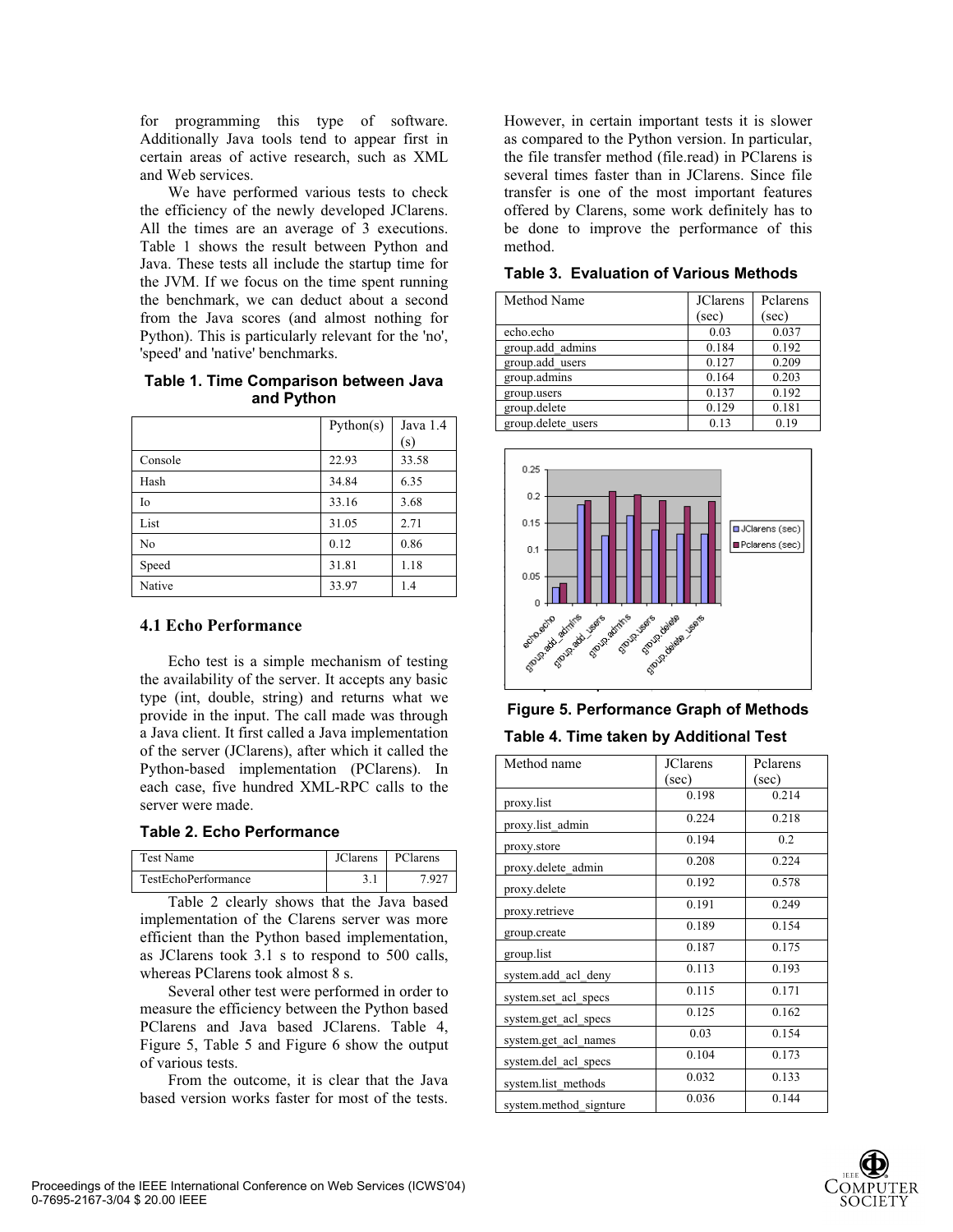| system.method info                                | 0.033 | 0.143 |
|---------------------------------------------------|-------|-------|
| system.auth                                       | 0.122 | 0.708 |
| file.read $(1 \text{ MB file}) - 5$<br>iterations | 0.602 | 0.192 |





### **Figure 6. Graph of various additional Performance Tests**

## **5. JClarens Clients**

The idea of JClarens server was to provide an easy and robust interface for various services to a variety of clients. A wide range of clients in Python, Java, C/C++ etc have been developed, used, and tested.

## **5.1. JAS**

Java Analysis Studio (JAS) [14] is developed at Stanford Linear Accelerator (SLAC). JAS aims at carrying out the analysis of high-energy physics data and allows the user to perform arbitrarily complex data analysis tasks by writing analysis modules in Java.

A JClarens client for JAS has been developed. Authentication of the client is carried out using the system.auth method, while data searching, browsing, and downloading services are provided by the 'file' service.

## **5.2. JASOnPDA**

JASOnPDA [15] is the scaled down version of Java Analysis Studio, especially designed for constrained handheld devices. JASOnPDA provides essential analysis utilities of Java Analysis Studio on PocketPC devices, and was developed using J2SE 1.1. As it has been built for mobile users, JASOnPDA has the additional facility to log on to JClarens server using a certificate-based authentication procedure.



#### **Figure 7. JASOnPDA running on a PDA showing its features of histogram plotting, function fitting, and statistics**

Once successfully authenticated, the user is allowed to access files stored at the server. This client uses Clarens to remotely browse and download ROOT files. As shown in figure 7, it then analyzes them to draw various analysis histograms.

## **5.3. WWW Interactive Remote Event Display (WIRED)**

WIRED [16] is one of the first Event Displays written in Java for use on the World-Wide-Web. It provides a framework for writing event displays. A prototype plug-in has been developed for WIRED that enables it to authenticate with JClarens, search for and download HEPREP files, and render the event and detector geometry stored in those files.

## **5.4. WIREDONPDA**

WiredOnPDA is another analysis application developed for PocketPC devices. WiredOnPDA accesses data using JClarens in the same way as JASOnPDA. Once